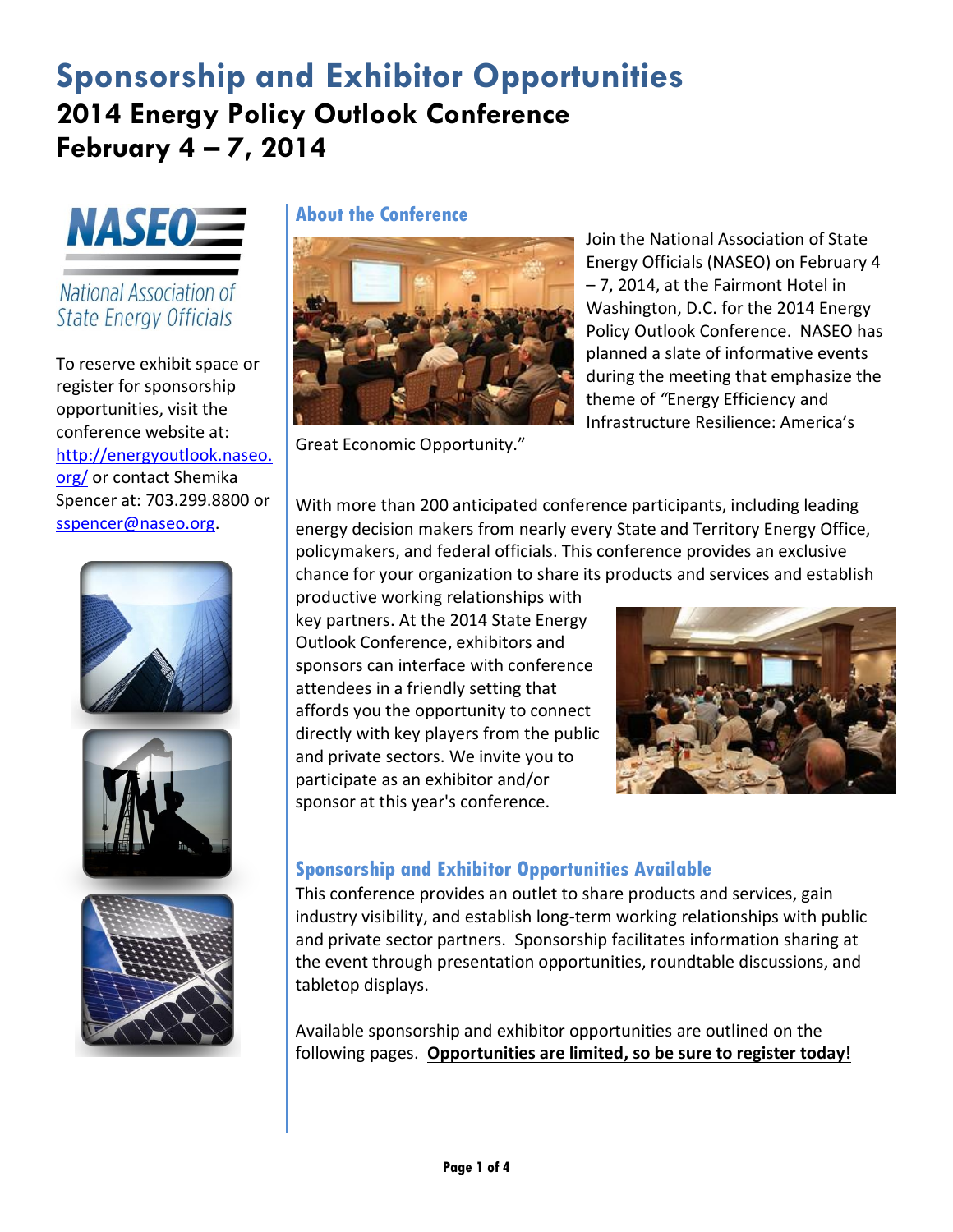# **Sponsorship Levels + Benefits**

NASEO offers several levels of sponsorship to fit every budget and objective. From Diamond to Supporting level, sponsors will receive the following benefits at the NASEO 2014 Energy Outlook Policy Conference.

| <b>Diamond Sponsor</b>                                                | <b>Diamond benefits include:</b>                                                                     |
|-----------------------------------------------------------------------|------------------------------------------------------------------------------------------------------|
| \$12,500 (Affiliate)                                                  | Three (3) conference registrations                                                                   |
| \$17,500 (Non-Affiliate)                                              | Name and logo displayed prominently on website, announcements,                                       |
|                                                                       | program brochure and event signage                                                                   |
| Select one:                                                           | One (1) year NASEO Affiliate membership                                                              |
| $\Box$ Wednesday Keynote Luncheon<br>$\Box$ Thursday Keynote Luncheon | One (1) page promotional advertisement included in program<br>brochure                               |
|                                                                       | One (1) promotional literature item included in meeting bag or<br>literature table                   |
|                                                                       | Complimentary exhibit space                                                                          |
|                                                                       | Special recognition at conference opening and brief remarks at<br>sponsored event                    |
| <b>Platinum Sponsor</b>                                               | <b>Platinum benefits include:</b>                                                                    |
| \$10,000 (Affiliate)                                                  | Two (2) conference registrations                                                                     |
| \$15,000 (Non-Affiliate)                                              | Name and logo displayed prominently on website, announcements,                                       |
|                                                                       | program brochure and event signage                                                                   |
| Select one:<br>$\Box$ Wednesday Breakfast                             | One (1) page promotional advertisement included in program<br>brochure                               |
| $\Box$ Thursday Breakfast                                             | One (1) promotional literature item included in meeting bag or<br>literature table                   |
|                                                                       | 50% discount on cost of exhibit space                                                                |
|                                                                       | Special recognition at conference opening                                                            |
| <b>Gold Sponsor</b>                                                   | <b>Gold benefits include:</b>                                                                        |
| \$7,500 (Affiliate)                                                   | One (1) conference registrations                                                                     |
| \$10,000 (Non-Affiliate)                                              | Name and logo displayed prominently on website, announcements,<br>program brochure and event signage |
| Select one:                                                           | One (1) page promotional advertisement included in program                                           |
| $\Box$ Meeting Bags                                                   | brochure                                                                                             |
|                                                                       | One (1) promotional literature item included in meeting bag or<br>literature table                   |
|                                                                       | 25% discount on cost of exhibit space                                                                |
|                                                                       | Verbal recognition                                                                                   |
| <b>Silver Sponsor</b>                                                 | <b>Silver benefits include:</b>                                                                      |
| \$5,000 (Affiliate)                                                   | Name and logo displayed prominently on website, announcements,                                       |
| \$7,500 (Non-Affiliate)                                               | program brochure and event signage                                                                   |
|                                                                       | One (1) page promotional advertisement included in program                                           |
| Select one:                                                           | brochure                                                                                             |
| $\Box$ Program Brochure                                               | One (1) promotional literature item included in meeting bag or<br>literature table                   |
|                                                                       | 10% discount on cost of exhibit space                                                                |
|                                                                       | Verbal recognition                                                                                   |
|                                                                       |                                                                                                      |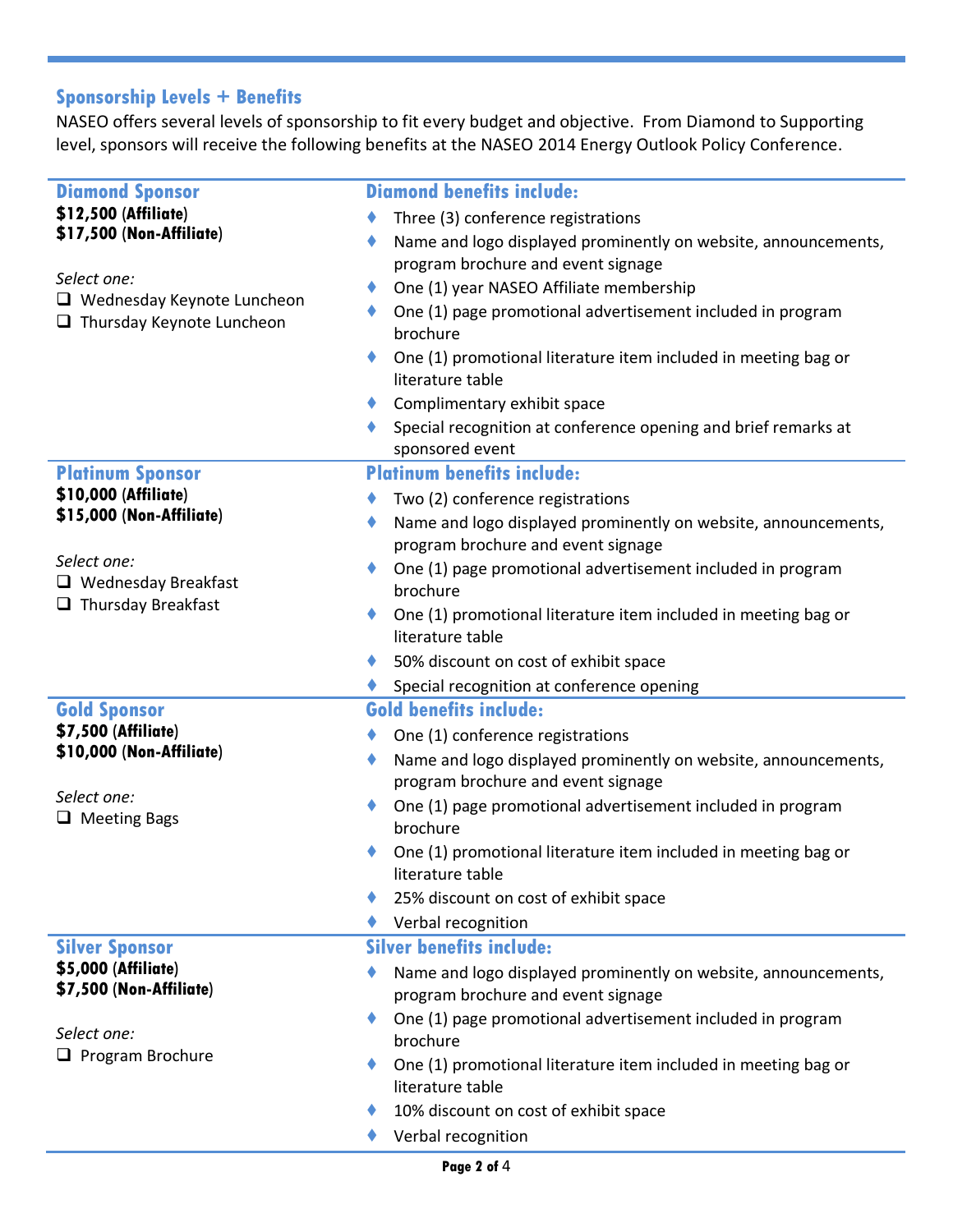| <b>Bronze Sponsor</b><br>\$2,500 (Affiliate)<br>\$5,000 (Non-Affiliate)<br>Select one:<br>$\Box$ Wednesday AM Networking Break<br>$\Box$ Thursday AM Networking Break                         | <b>Bronze benefits include:</b><br>Name and logo displayed prominently on website, announcements,<br>program brochure and event signage<br>Half page promotional advertisement included in program brochure<br>One (1) promotional literature item included in meeting bag or<br>literature table<br>Verbal recognition |
|-----------------------------------------------------------------------------------------------------------------------------------------------------------------------------------------------|-------------------------------------------------------------------------------------------------------------------------------------------------------------------------------------------------------------------------------------------------------------------------------------------------------------------------|
| <b>Supporting Sponsor</b><br>\$1,250 (Affiliate)<br>\$2,500 (Non-Affiliate)                                                                                                                   | <b>Supporting benefits include:</b><br>Name and logo displayed prominently on website, announcements,<br>program brochure and event signage                                                                                                                                                                             |
| Select one:<br>$\Box$ Literature Distribution on Table<br>$\Box$ Half Page Advertisement Included in<br>Program Brochure<br>$\Box$ One Promotional Literature Item<br>Included in Meeting Bag |                                                                                                                                                                                                                                                                                                                         |
| <b>Conference Exhibitor</b><br>\$1,500 (Affiliate)<br>\$2,000 (Non-Affiliate)                                                                                                                 | <b>Conference exhibitor benefits include:</b><br>Name displayed on website, announcements, and program<br>brochure                                                                                                                                                                                                      |

To reserve exhibit space or register for sponsorship opportunities, visit the conference website at: <http://energyoutlook.naseo.org/> or contact Shemika Spencer at: 703.299.8800 or [sspencer@naseo.org.](mailto:sspencer@naseo.org)

#### **Terms and Conditions:**

- **Sponsors and exhibitors are accepted on a first-come, first-served basis.**
- All payments are non-refundable. NASEO reserves the right to re-sell sponsorship for non-payment by the Friday, January 24, 2014, deadline.
- To be included in the meeting brochure, sponsorship must be purchased by Wednesday, January 22, 2014. After this date, sponsors should check with NASEO regarding inclusion in brochure.
- High resolution color logos are required in .eps and/or .jpeg formats. Please send logos via email to Shemika Spencer at: [sspencer@naseo.org.](mailto:sspencer@naseo.org) If suitable logos are not submitted then company name will be used as a replacement.
- **NASEO will be responsible for planning and production of all sponsored events and items.**
- If you have any questions regarding the sponsorship levels and benefits, please contact Shemika Spencer at: 703.299.8800 or [sspencer@naseo.org.](mailto:sspencer@naseo.org)